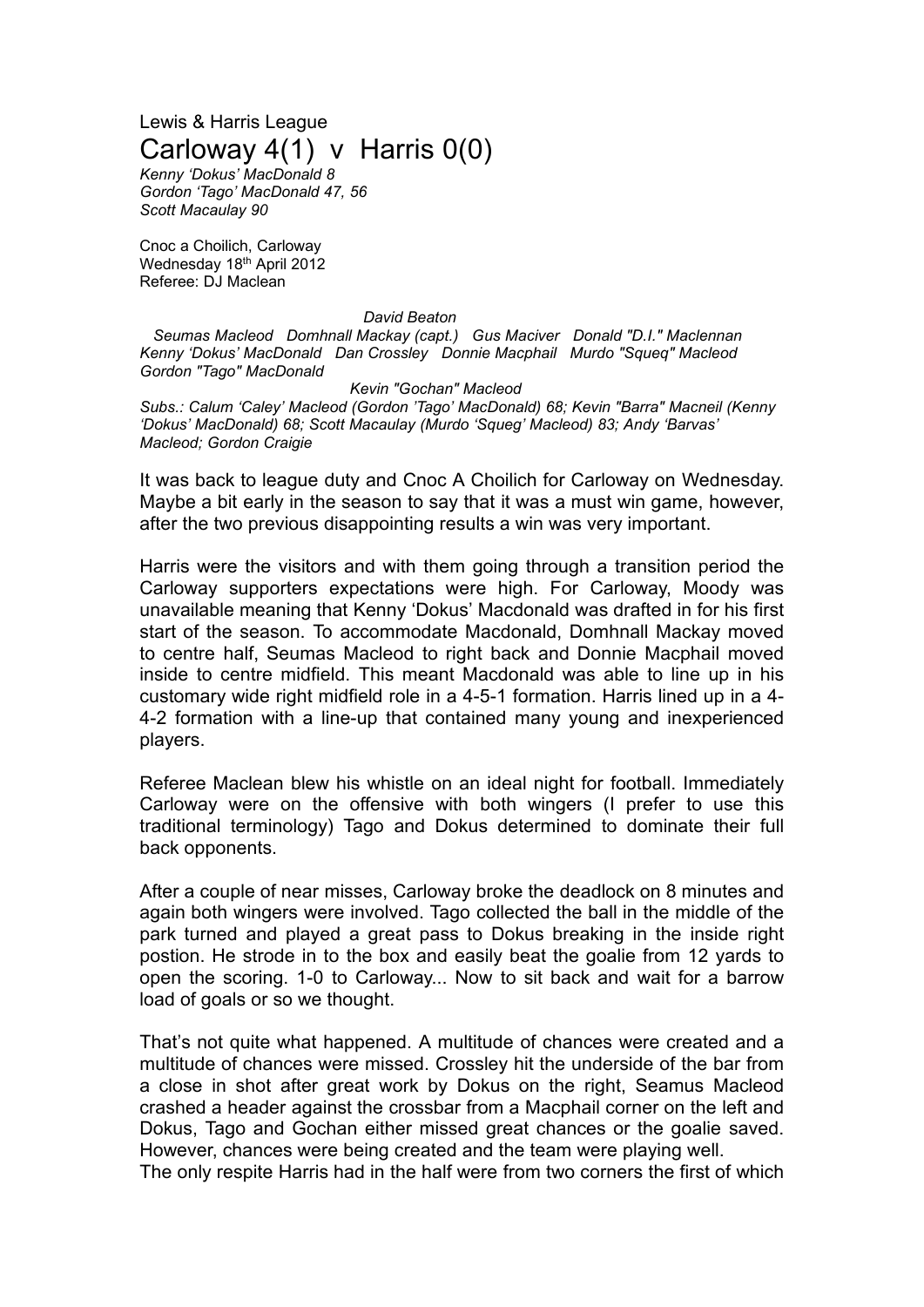Beaton had to tip on to the bar. Most of their best work came from the ex-Carloway player Benn Esslemont with Taz and the young goalkeeper Macrae both striving manfully to plug the gaps.

Half time arrived with Carloway leading 1-0. The questions on everybody's minds were how on earth was it only 1-0 and would Carloway regret their missed chances.

Half time Carloway 1 Harris 0

The answer to the last question was a resounding no. In 47 minutes a clever pass was played inside the young left back enabling Dokus to advance on goal. His shot beat the goalie but crashed against the post. However it fell kindly to Tago and he buried the chance. 2-0 Carloway.

With the cushion of a two goal lead Carloway attacked with more vigour. Crossley fired wide on 52 minutes before the third and best goal of the night arrived on 56 minutes. This time after a good passing move Tago was released in the inside left position and he hammered a 20 yard drive high into the net. 3-0 Carloway.

Gochan then missed a chance on 61 minutes before being involved in an innocuous challenge on the Harris goalie. Unfortunately the goalie took a blow to his kidneys which meant that he was unable to continue and had to be substituted. Carloway also introduced their first two substitutes around this time. Caley replacing Tago and Barra replacing Dokus-the Uig connection in the team being maintained.

The incident with the goalie and the delay whilst he received treatment took the sting out of the game and Carloway struggled to regain the momentum they had. Scott Macaulay continuing his rehabilitation was introduced for the final ten minutes. His introduction seemed to spur Carloway and almost immediately a chance was created on the right which culminated in Caley having a miss of Van Vossen proportions when from nearly on the goal line and right in front of the goal he managed to hit the crossbar. Enough said, and I am sure he will score plenty of goals for Caloway this year from much more difficult opportunities.

In the last minute Carloway sprung the offside trap with no less than five players through on goal. Gochan beat the goalie and passed to Scott Macaulay to score his first goal for Carloway in a very long time. 4-0 Carloway.

A pleasing result and performance for Carloway. Kevin and Windy will have gained some positives from the game. Gus continued his good early season form and looks like Domhnall and himself have the makings of a good central defensive partnership. Both Tago and Dokus had excellent games and were involved in everything good that Carloway created. Gochan and Squegg looked to be coming back to something like last season's form. Seumas again displayed his versatility and played well at right back. Finally it was good to